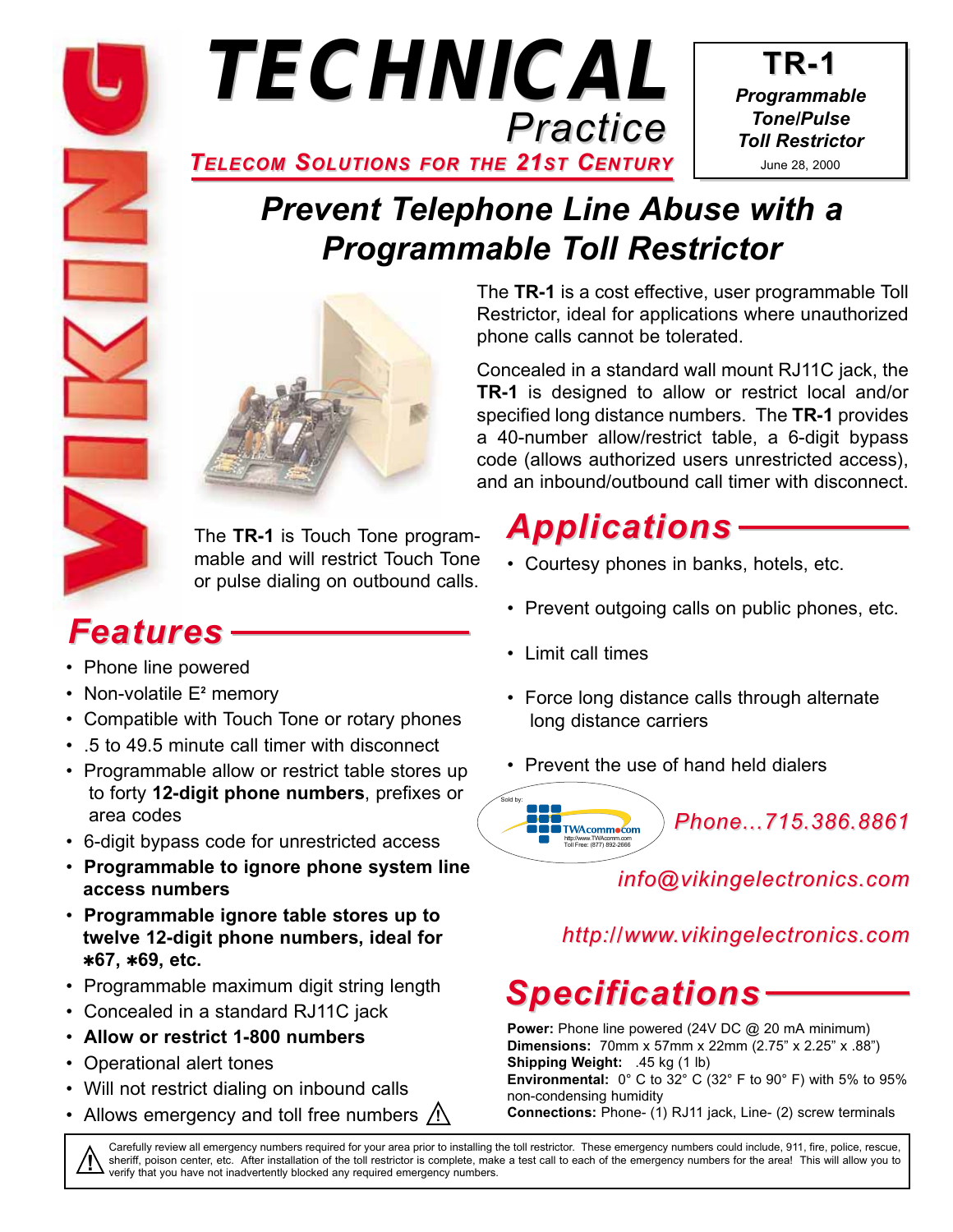# *Installation*



- **1.** Disconnect all wires from, and remove the existing phone jack.
- **2.** Set desired jumper selections (see **Programming** section **A** below).
	- **3.** Connect the tip and ring (red and green) wires from the C.O. line to the (2) screw terminals on the bottom of the **TR-1** as shown to the left.
	- **4.** Mount the **TR-1** with the screw provided and connect phone to modular jack. *Note: Only the red and green wires are used. Tape any extra wires to prevent shorting.*

## *Programming*

#### **A. Pre-Programmed Jumper Selections**

*Important: The TR-1 components are sensitive to static electricity. Personnel and the work area should be grounded before handling.* The **TR-1** has six removable jumpers (see diagram right). Removing the specified jumper will allow the following factory default dialing strings.

| <b>Jumper Number</b> | Removing Jumper will allow the following factory default numbers                 |  |  |  |  |
|----------------------|----------------------------------------------------------------------------------|--|--|--|--|
| Jumper 1             | "976" Metered Toll Calls (976, 1-976, 1-XXX-976)                                 |  |  |  |  |
| Jumper 2             | Long Distance (1-XXXXXX, 10)                                                     |  |  |  |  |
| Jumper 3             | Operator Assisted Calls (0+)                                                     |  |  |  |  |
| Jumper 4             | "900" Metered Toll Calls (1-900)                                                 |  |  |  |  |
| Jumper 5             | Directory Assistance (555, 1-555, 1-XXX-555, 411, 1-411)                         |  |  |  |  |
| Jumper 6             | For Centrex or PABX's: Remove to ignore the first 9 in 9+ dialing (programmable) |  |  |  |  |



#### **B. Programming Jumper 6 to Ignore Specific Outside Line Access Numbers**

Jumper 6 is factory programmed to ignore the first 9 in 9+ dialing. This feature is enabled by removing jumper 6. Jumper 6 can be user programmed with up to eight 8-digit numbers. This feature is useful if you have an outside line access number other than "9" or multiple outside line access numbers. With this feature enabled (jumper 6 removed), if the phone number dialed does not start with your programmed outside line access number (number programmed in jumper 6), it is allowed. This is useful for allowing extension dialing on phone systems. If the number dialed does start with the programmed line access number, all the digits following the access number will be allowed or restricted according to the selected programming.

- **1**. Access the programming mode as explained in section **D**.
- **2**. Enter your **1-8** digit line access number + **##** + **6** + the position **1-8**.
- **3**. Repeat step 3 for each line access number programmed (up to 8 positions).
- **4**. Remove jumper **6** to enable the "Ignore Line Access Number" features programmed in step 2.

#### **C. Operational Alert Tones**

#### **1. Programming Tones**

During programming, a double beep will be heard after entering a valid command or memory location. If an invalid command or number sequence is entered, it will be indicated by a triple beep. If an error is made, review the instructions, and re-program that location.

#### **2. Operating Tones**

With the call timer programmed, a double beep will be heard 30 seconds prior to time-out, followed by a triple beep immediately before the disconnect. The **TR-1** is capable of detecting hardware memory errors. If you come off hook and an error is detected, the unit will output 4 beeps and only allow 311 and 911 emergency dialing.

#### **D. Accessing the Programming Mode**

- **1.** From a Touch Tone phone, call the phone connected to the **TR-1** on a C.O. line or analog PABX/KSU station.
- **2.** Answer the phone connected to the **TR-1**. *Note: Programming can be done from the calling phone or from the phone connected to the TR-1.*
- **3.** Enter ✱ + **current six-digit security code** (factory set to **845464**). A double beep should be heard indicating programming mode has been accessed. *Note: If a* ✱ *entered as the first digit from off-hook conflicts with your C.O. or phone system features, a single (allowed) digit 1-9 may be entered prior to the \* and six digit security code to enter programming. Example: 5\*845464*

#### **E. Security Code**

The security code is a six-digit code that allows the user/installer to program the **TR-1**. To program your personal security code, follow step 1 below. *Note:* The security code is factory set to 845464 (V-I-K-I-N-G). The security code cannot contain a  $*$  or  $*$  and should not match the Bypass code. **1.** Access the programming mode as explained in section **D** above and enter the new six-digit security code then enter **#47**.

#### **F. Bypass Code**

*Note: The bypass code is factory set to 123456.* The bypass code is a six-digit user programmable code which allows authorized persons to make a single unrestricted call. To enable this feature the code must be preceded with a **#**. After receiving the code, the **TR-1** will disconnect. One unrestricted call will be allowed on the next off-hook condition. Note: If a # entered as the first digit from off-hook conflicts with your C.O. or phone sys*tem features, a single (allowed) digit 1-9 may be entered prior to the # and bypass code.* **Example:** Come off hook and dial **#123456**, two beeps will be heard, then hang-up. The next call will be unrestricted. When that call is complete, hang up. The following calls will have full toll restriction.

#### **G. Maximum Digit String Length**

This programmable feature restricts the maximum number of digits allowed to be dialed. It can be set from 01-99. If a number longer than the maximum digit length is entered, a triple beep will be heard and the call will be disconnected.

**To Enable:** Enter **two digits** (01-99) + **#49** in programming. **To Disable:** Enter **#49** in programming.

#### **H. Call Timer**

The call timer feature allows the **TR-1** to automatically disconnect after a specified time. The timer begins with any dialing, Touch Tone or pulse. It can be programmed in 30 second increments (49.5 minutes maximum). When the call timer is enabled, a double beep will be heard 30 seconds prior to time out, followed by a triple beep just before the disconnect. *Note:With JP6 removed, numbers that do not start with 9 will not activate the call timer.*  **To Enable the Call Timer:** Enter **two digits** (01-99) + **#48**. **To Activate the Call Timer on Outbound Calls Only:** Enter ✱**6**. **To Disable the Call Timer:** Enter **#48**. **To Activate the Call Timer on Inbound & Outbound Calls :** Enter ✱**7**.

#### **I. User Programmable Allow/Restrict Table**

This table is used to store user-defined dialing strings (see **Programming Features** section **P**). It can store up to forty 12-digit allow or restrict numbers. This table can be set to either allow or restrict; it cannot be set to do both simultaneously. This table is useful when you would like to allow or restrict specific numbers not covered by the jumpers (**JP1-JP5**). *Note: This table has priority over the internal jumper programming.*

#### **J. User Programmable Ignore Table**

This table is used to store user-defined dialing strings. It can store up to twelve 12-digit Ignore numbers. This feature is useful for ignoring the first few digits dialed such as Central Office control codes like "\*67" (block caller I.D. for one call). All digits dialed following the programmed ignore number will be allowed or restricted according to the selected programming. Example: Programming the **TR-1** to ignore "✱**67**". Enter ✱✱**67#60**

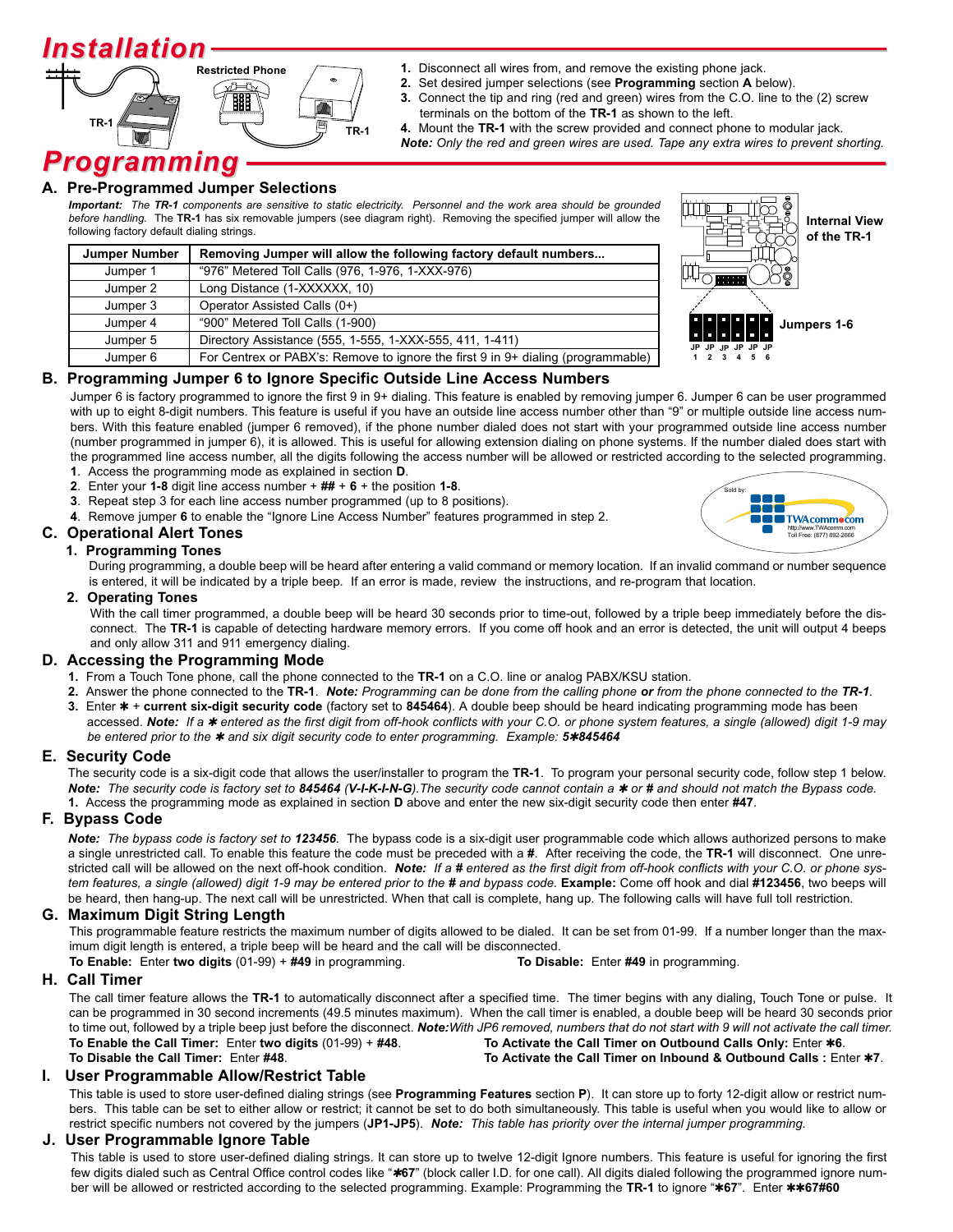#### **K. Wild Card**

The wild card feature (**\*1**) is used to allow or restrict numbers 0-9 in that digit specified. For example, to restrict numbers 800, 810, 820, 830... simply program the **TR-1** with **8** ✱ **1 0 #** + memory location. *Note: With a* ✱ *or # as the 1st digit, the following six digits can NOT be a wild card (*✱*1).*

#### **L. Programming a** ✱ **or a #**

Since the **TR-1** uses ✱ and **#** for specific programming functions, you must enter ✱✱ to input a single ✱ and ✱**#** to input a single **#** into the dialing string you wish to allow or restrict. *Note: A* ✱ *or # can NOT be programmed as the second digit, due to conflicts with the security and bypass codes.*

### **M. Allow All Other/Restrict All Other Numbers**

**Restrict all other numbers:** Enter  $*5$  in programming.

*Note: The TR-1 is factory set to allow all other numbers that are not programmed into the Allow/Restrict Table or covered by the jumpers (JP1-JP5).*

**N. Entering Programming Without a Security Code Internal View** Internal View

This mode is useful if you have forgotten your security code and need to enter programming. Remove jumpers 1 and 2 then place one jumper/shunt across pins 1 and 2 as shown in the diagram to the right. Have someone call the phone connected to the TR-1. Answer and enter  $*$  followed by ANY six digits. Two beeps should be heard indicating you have entered the programming mode. Enter your new security code (**six digits + #47**) and any other programming needed, then hang-up and place the shunts back to their original positions.



 $nmocom$ 

**O.** Turning On/Off the TR-1 Note: With the TR-1 turned OFF, all dialing will be unrestricted. **Turn on the TR-1:** Enter ✱**9** in programming. **Turn off the TR-1:** Enter ✱**8** in programming.

#### **P. Programming Features Quick Reference**

*Note:The User Programmable Allow/Restrict table can be set to Allow OR Restrict, NOT both simultaneously.*

| <b>Features</b>                                                                       | <b>Digits</b> | <b>Memory</b><br>+ Location |                           |
|---------------------------------------------------------------------------------------|---------------|-----------------------------|---------------------------|
|                                                                                       |               |                             |                           |
|                                                                                       |               |                             |                           |
|                                                                                       |               |                             |                           |
|                                                                                       |               |                             |                           |
|                                                                                       |               |                             |                           |
|                                                                                       |               |                             |                           |
|                                                                                       |               |                             |                           |
| Maximum number of digits allowed to dial (01 - 99, factory disabled)  2 digits  + #49 |               |                             |                           |
|                                                                                       |               |                             |                           |
|                                                                                       |               |                             |                           |
|                                                                                       |               |                             |                           |
|                                                                                       |               |                             |                           |
|                                                                                       |               |                             |                           |
|                                                                                       |               |                             |                           |
|                                                                                       |               |                             |                           |
| Allow toll-free numbers 800, 822, 833, 844, 855, 866, 877, 888 (factory setting)  *07 |               |                             |                           |
|                                                                                       |               |                             |                           |
|                                                                                       |               |                             |                           |
|                                                                                       |               |                             |                           |
|                                                                                       |               |                             |                           |
|                                                                                       |               | Sold by:                    |                           |
|                                                                                       |               |                             |                           |
|                                                                                       |               |                             |                           |
|                                                                                       |               |                             | Toll Free: (877) 892-2666 |
|                                                                                       |               |                             |                           |
|                                                                                       |               |                             |                           |
|                                                                                       |               |                             |                           |

### *Programming Examples*

- To complete these examples, you must start by following steps 1-3:
- **1.** Call the phone connected to the **TR-1** on a C.O. line or analog PABX/KSU station.
- **2.** Answer the phone connected to the **TR-1**. The following programming can be done by the calling phone or the phone connected to the **TR-1**.
- **3.** Enter a ✱ followed by the **six-digit security code** (factory set to **845464**), a double beep should be heard.
	- **A. Programming the TR-1 to Restrict All Outbound Calls, Including 1-800 Calls**
		- **4.** Enter ✱**3** (a double beep should be heard) ✱**5** (a double beep should be heard).
		- **5.** Enter ✱**08** (a double beep should be heard).
		- **6.** Hang-up.
	- **B. Programming a New Security Code of 123456 and a Bypass Code of 654321**
		- **4.** Enter **123456#47** (a double beep should be heard).
		- **5.** Enter **654321#50** (a double beep should be heard).
		- **6.** Hang-up.
	- **C. Using the Wild Card Feature to Allow Only 700, 710, 720, 730, 740, 750, 760, 770, 780 and 790 Numbers in Location 26**
		- **4.** Enter ✱**2** (a double beep should be heard) ✱**5** (a double beep **8.** Hang-up. should be heard).
		- **5.** Enter **7**✱**10#26** (a double beep should be heard).
		- **6.** Hang-up.
- **D. Programming the TR-1 with a Maximum Call Length of 10 Minutes for Inbound and Outbound Calls and the Capability of Dialing Only 7 Digit Numbers**
	- **4.** Enter **20#48** (a double beep should be heard).
	- **5.** Enter **07#49** (a double beep should be heard).
	- **6.** Enter ✱**7** (a double beep should be heard).
	- **7.** Hang-up.
- **E. Programming the TR-1 to Allow 1-715, 1-612 and 1-414 Area Codes and Restrict All Other Numbers**
	- **4.** Enter ✱**2** (a double beep should be heard) ✱**5** (a double beep should be heard).
	- **5.** Enter **1715#00** (a double beep should be heard).
	- **6.** Enter **1612#01** (a double beep should be heard).
	- **7.** Enter **1414#02** (a double beep should be heard).
	-

*Note: When programming the TR-1, it is not necessary to hang-up and re-enter programming to program the next memory location. All user programming can be done consecutively.*